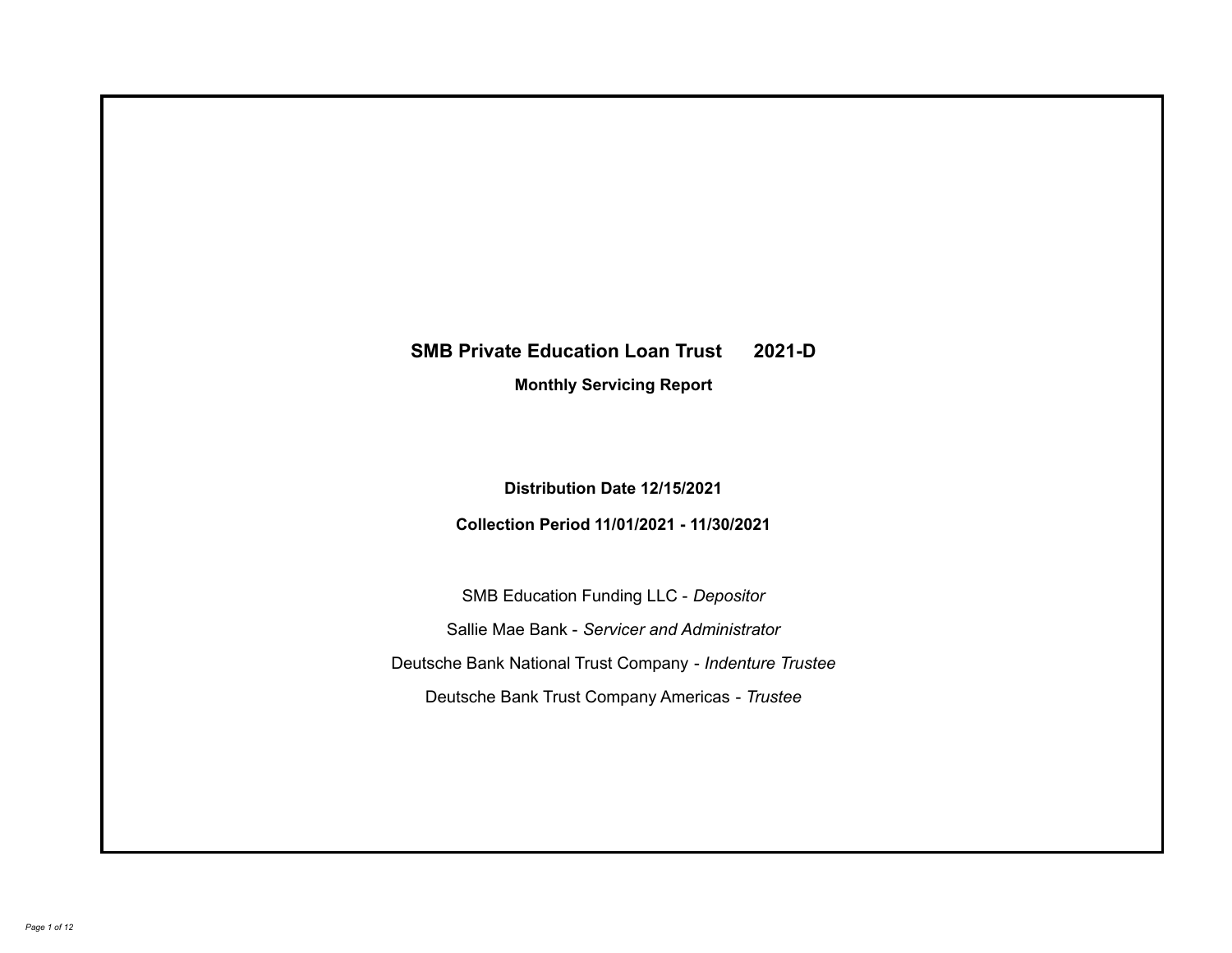A

| <b>Student Loan Portfolio Characteristics</b>                  | <b>Settlement Date</b><br>08/18/2021 | 10/31/2021                        | 11/30/2021                        |
|----------------------------------------------------------------|--------------------------------------|-----------------------------------|-----------------------------------|
| <b>Principal Balance</b><br>Interest to be Capitalized Balance | \$512,648,190.89<br>36,700,624.47    | \$495,888,527.70<br>36,652,650.59 | \$493,197,972.82<br>32,202,000.31 |
| Pool Balance                                                   | \$549,348,815.36                     | \$532,541,178.29                  | \$525,399,973.13                  |
|                                                                |                                      |                                   |                                   |
| Weighted Average Coupon (WAC)                                  | 8.56%                                | 8.57%                             | 8.58%                             |
| Weighted Average Remaining Term                                | 142.10                               | 141.20                            | 140.72                            |
| Number of Loans                                                | 42,716                               | 41,654                            | 41,119                            |
| Number of Borrowers                                            | 41,477                               | 40,451                            | 39,932                            |
| Pool Factor                                                    |                                      | 0.969404436                       | 0.956405035                       |
| Since Issued Total Constant Prepayment Rate (1)                |                                      | 14.36%                            | 14.28%                            |
|                                                                |                                      |                                   |                                   |

| <b>Debt Securities</b> | <b>Cusip/Isin</b> | 11/15/2021       | 12/15/2021       |
|------------------------|-------------------|------------------|------------------|
| A <sub>1</sub> A       | 78449MAA4         | \$354,605,420.26 | \$347,335,342.37 |
| A <sub>1</sub> B       | 78449MAB2         | \$97,470,076.25  | \$95,471,756.41  |
|                        | 78449MAC0         | \$40,000,000.00  | \$40,000,000.00  |

| $\sim$<br>u | <b>Certificates</b> | <b>Cusip/Isin</b> | 11/15/2021   | 12/15/2021   |
|-------------|---------------------|-------------------|--------------|--------------|
|             | Residual            | 78449MAD8         | \$100,000.00 | \$100,000.00 |

| Account Balances                  | 11/15/2021 | 12/15/2021  |
|-----------------------------------|------------|-------------|
| erve Account Balance.<br>Reserve. | 0,408.00   | .400.408.00 |

| ᄂ | <b>Asset / Liability</b>               | 11/15/2021       | 12/15/2021       |
|---|----------------------------------------|------------------|------------------|
|   | Overcollateralization Percentage       | 7.60%            | 8.11%            |
|   | Specified Overcollateralization Amount | \$106,508,235.66 | \$105,079,994.63 |
|   | Actual Overcollateralization Amount    | \$40,465,681.78  | \$42,592,874.35  |

(1) For additional information, see 'Since Issued CPR Methodology' found in section VIII of this report .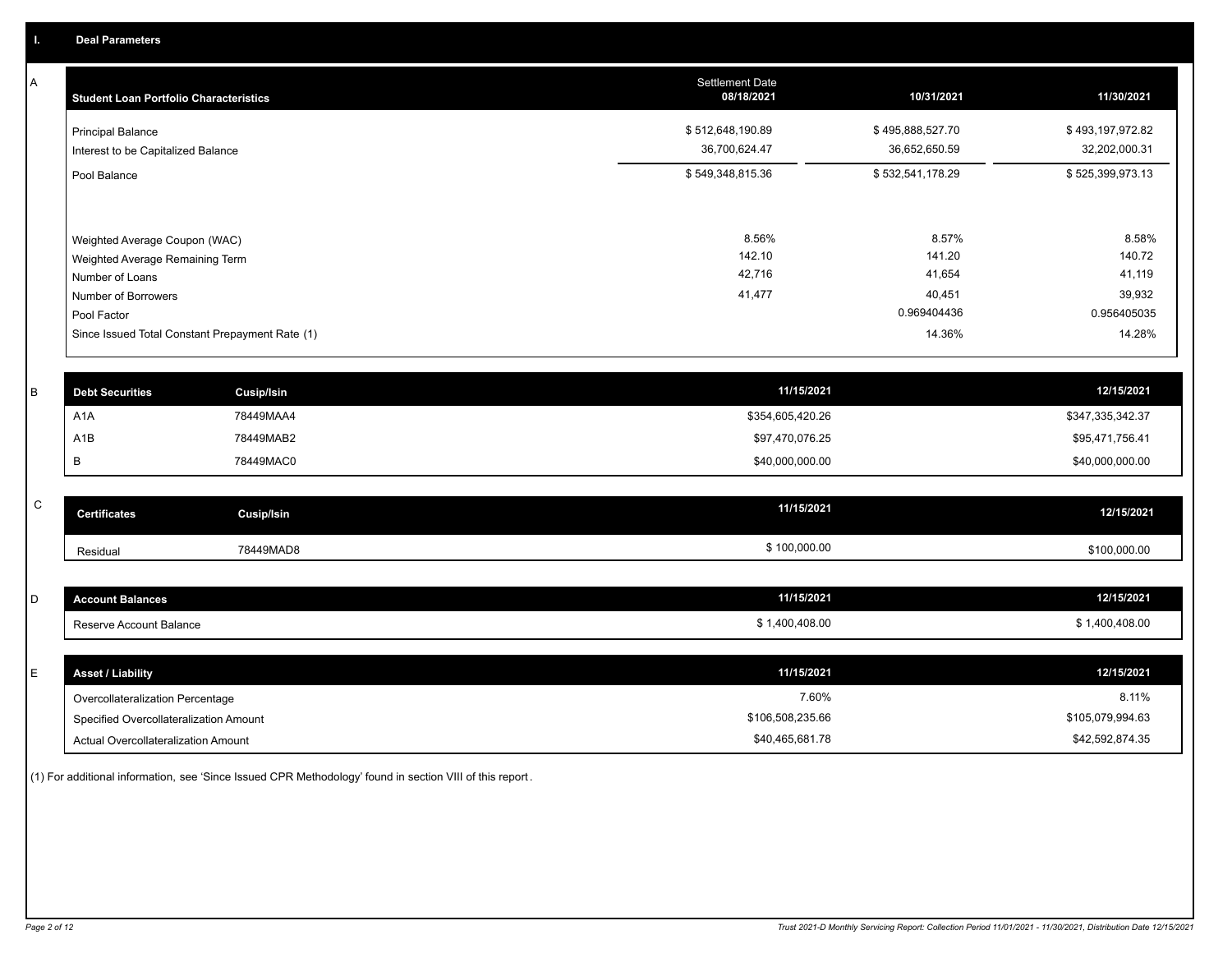## **II. 2021-D Trust Activity 11/01/2021 through 11/30/2021**

## **Total Principal Receipts \$ 7,783,937.11**  Other Principal Deposits 85,942.48 Servicer Principal Reimbursement 0.00 Seller Principal Reimbursement 0.00 Borrower Principal 7,697,994.63 A **Student Loan Principal Receipts**

#### B **Student Loan Interest Receipts**

| Borrower Interest               | 2,336,831.71   |
|---------------------------------|----------------|
| Seller Interest Reimbursement   | 0.00           |
| Servicer Interest Reimbursement | 0.00           |
| Other Interest Deposits         | 6,299.89       |
| <b>Total Interest Receipts</b>  | \$2,343,131.60 |

| C       | <b>Recoveries on Realized Losses</b>                             | \$9,006.25      |
|---------|------------------------------------------------------------------|-----------------|
| D       | <b>Investment Income</b>                                         | \$208.55        |
| Е       | <b>Funds Borrowed from Next Collection Period</b>                | \$0.00          |
| F.      | <b>Funds Repaid from Prior Collection Period</b>                 | \$0.00          |
| G       | Loan Sale or Purchase Proceeds                                   | \$0.00          |
| H       | <b>Initial Deposits to Distribution Account</b>                  | \$0.00          |
|         | <b>Excess Transferred from Other Accounts</b>                    | \$0.00          |
| J       | <b>Borrower Benefit Reimbursements</b>                           | \$0.00          |
| K       | <b>Other Deposits</b>                                            | \$0.00          |
| L       | <b>Other Fees Collected</b>                                      | \$0.00          |
| M       | <b>AVAILABLE FUNDS</b>                                           | \$10,136,283.51 |
| N       | Non-Cash Principal Activity During Collection Period             | \$5,093,382.23  |
| $\circ$ | Aggregate Purchased Amounts by the Depositor, Servicer or Seller | \$92,242.37     |
| P       | Aggregate Loan Substitutions                                     | \$0.00          |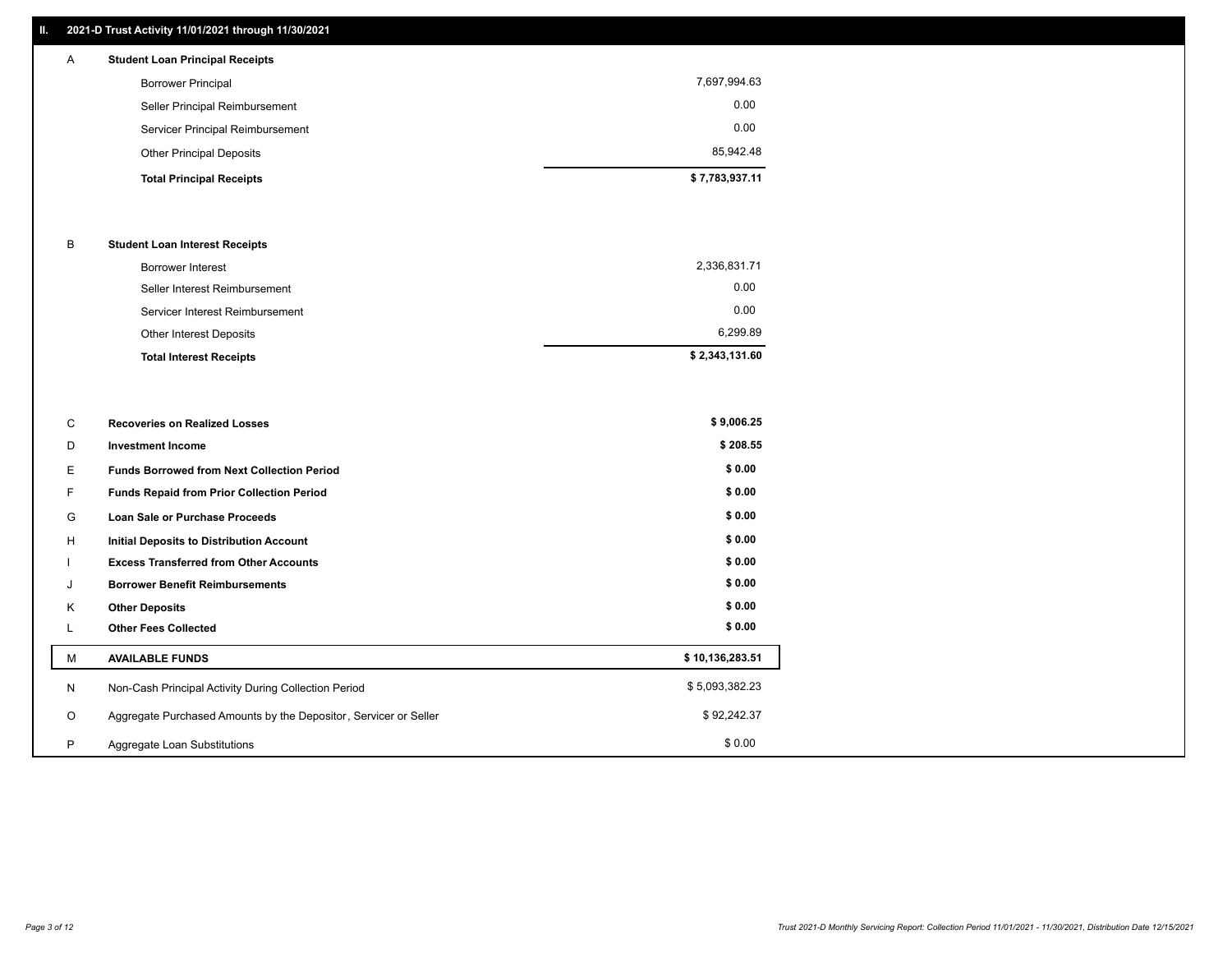|                   | <b>Loans by Repayment Status</b> |                          |         |                                                           |                |                            |                          |         |                                                           |                |                            |
|-------------------|----------------------------------|--------------------------|---------|-----------------------------------------------------------|----------------|----------------------------|--------------------------|---------|-----------------------------------------------------------|----------------|----------------------------|
|                   |                                  |                          |         | 11/30/2021                                                |                |                            |                          |         | 10/31/2021                                                |                |                            |
|                   |                                  | <b>Wtd Avg</b><br>Coupon | # Loans | Principal and<br><b>Interest Accrued</b><br>to Capitalize | % of Principal | % of Loans in<br>Repay (1) | <b>Wtd Avg</b><br>Coupon | # Loans | Principal and<br><b>Interest Accrued</b><br>to Capitalize | % of Principal | % of Loans in<br>Repay (1) |
| INTERIM:          | IN SCHOOL                        | 9.64%                    | 5,960   | \$80,533,989.03                                           | 15.328%        | $-$ %                      | 9.63%                    | 6,009   | \$80,826,195.51                                           | 15.177%        | $-$ %                      |
|                   | GRACE                            | 9.38%                    | 1,474   | \$21,258,460.33                                           | 4.046%         | $-$ %                      | 9.46%                    | 2,929   | \$40,701,460.14                                           | 7.643%         | $-$ %                      |
|                   | <b>DEFERMENT</b>                 | 8.98%                    | 1,981   | \$27,285,837.71                                           | 5.193%         | $-$ %                      | 8.99%                    | 1,965   | \$26,965,711.90                                           | 5.064%         | $-$ %                      |
| <b>REPAYMENT:</b> | <b>CURRENT</b>                   | 8.26%                    | 30,458  | \$378,442,460.15                                          | 72.029%        | 95.489%                    | 8.19%                    | 29,604  | \$368,228,002.38                                          | 69.145%        | 95.881%                    |
|                   | 30-59 DAYS DELINQUENT            | 9.01%                    | 431     | \$5,811,576.68                                            | 1.106%         | 1.466%                     | 8.77%                    | 363     | \$4,913,715.16                                            | 0.923%         | 1.279%                     |
|                   | 60-89 DAYS DELINQUENT            | 8.99%                    | 175     | \$2,529,562.89                                            | 0.481%         | 0.638%                     | 9.07%                    | 202     | \$2,748,763.28                                            | 0.516%         | 0.716%                     |
|                   | 90+ DAYS DELINQUENT              | 9.01%                    | 152     | \$2,154,717.03                                            | 0.410%         | 0.544%                     | 9.34%                    | 113     | \$1,514,541.61                                            | 0.284%         | 0.394%                     |
|                   | FORBEARANCE                      | 8.97%                    | 488     | \$7,383,369.31                                            | 1.405%         | 1.863%                     | 8.78%                    | 469     | \$6,642,788.31                                            | 1.247%         | 1.730%                     |
| <b>TOTAL</b>      |                                  |                          | 41,119  | \$525,399,973.13                                          | 100.00%        | 100.00%                    |                          | 41,654  | \$532,541,178.29                                          | 100.00%        | 100.00%                    |

Percentages may not total 100% due to rounding \*

1 Loans classified in "Repayment" include any loan for which interim interest only, \$25 fixed payments or full principal and interest payments are due.

| <b>Loans by Borrower Status</b> |                                                                                                                              |                          |            |                                                                  |                |                                |                          |         |                                                                  |                |                                |
|---------------------------------|------------------------------------------------------------------------------------------------------------------------------|--------------------------|------------|------------------------------------------------------------------|----------------|--------------------------------|--------------------------|---------|------------------------------------------------------------------|----------------|--------------------------------|
|                                 |                                                                                                                              |                          | 11/30/2021 |                                                                  |                |                                | 10/31/2021               |         |                                                                  |                |                                |
|                                 |                                                                                                                              | <b>Wtd Avg</b><br>Coupon | # Loans    | <b>Principal and</b><br><b>Interest Accrued</b><br>to Capitalize | % of Principal | % of Loans in<br>P&I Repay (2) | <b>Wtd Avg</b><br>Coupon | # Loans | <b>Principal and</b><br><b>Interest Accrued</b><br>to Capitalize | % of Principal | % of Loans in<br>P&I Repay (2) |
| INTERIM:                        | IN SCHOOL                                                                                                                    | 9.09%                    | 11,914     | \$165,337,467.66                                                 | 31.469%        | $-$ %                          | 9.09%                    | 12,007  | \$166,068,213.60                                                 | 31.184%        | $-$ %                          |
|                                 | <b>GRACE</b>                                                                                                                 | 8.89%                    | 3,015      | \$44,272,225.66                                                  | 8.426%         | $-$ %                          | 8.91%                    | 5,886   | \$82,575,175.02                                                  | 15.506%        | $-$ %                          |
|                                 | <b>DEFERMENT</b>                                                                                                             | 8.54%                    | 3,575      | \$49,652,065.95                                                  | 9.450%         | $-$ %                          | 8.53%                    | 3,555   | \$48,888,046.40                                                  | 9.180%         | $-$ %                          |
| P&I REPAYMENT:                  | <b>CURRENT</b>                                                                                                               | 8.16%                    | 21,440     | \$249,138,069.88                                                 | 47.419%        | 93.612%                        | 8.04%                    | 19,126  | \$220,053,777.01                                                 | 41.321%        | 93.636%                        |
|                                 | 30-59 DAYS DELINQUENT                                                                                                        | 8.96%                    | 381        | \$5,178,201.24                                                   | 0.986%         | 1.946%                         | 8.66%                    | 319     | \$4,317,144.85                                                   | 0.811%         | 1.837%                         |
|                                 | 60-89 DAYS DELINQUENT                                                                                                        | 8.96%                    | 165        | \$2,396,201.86                                                   | 0.456%         | 0.900%                         | 9.10%                    | 188     | \$2,570,276.42                                                   | 0.483%         | 1.094%                         |
|                                 | 90+ DAYS DELINQUENT                                                                                                          | 9.04%                    | 141        | \$2,042,371.57                                                   | 0.389%         | 0.767%                         | 9.37%                    | 104     | \$1,425,756.68                                                   | 0.268%         | 0.607%                         |
|                                 | <b>FORBEARANCE</b>                                                                                                           | 8.97%                    | 488        | \$7,383,369.31                                                   | 1.405%         | 2.774%                         | 8.78%                    | 469     | \$6,642,788.31                                                   | 1.247%         | 2.827%                         |
| <b>TOTAL</b>                    | Percentages may not total 100% due to rounding                                                                               |                          | 41,119     | \$525,399,973.13                                                 | 100.00%        | 100.00%                        |                          | 41,654  | \$532,541,178.29                                                 | 100.00%        | 100.00%                        |
|                                 | 2 Loans classified in "P&I Repayment" includes only those loans for which scheduled principal and interest payments are due. |                          |            |                                                                  |                |                                |                          |         |                                                                  |                |                                |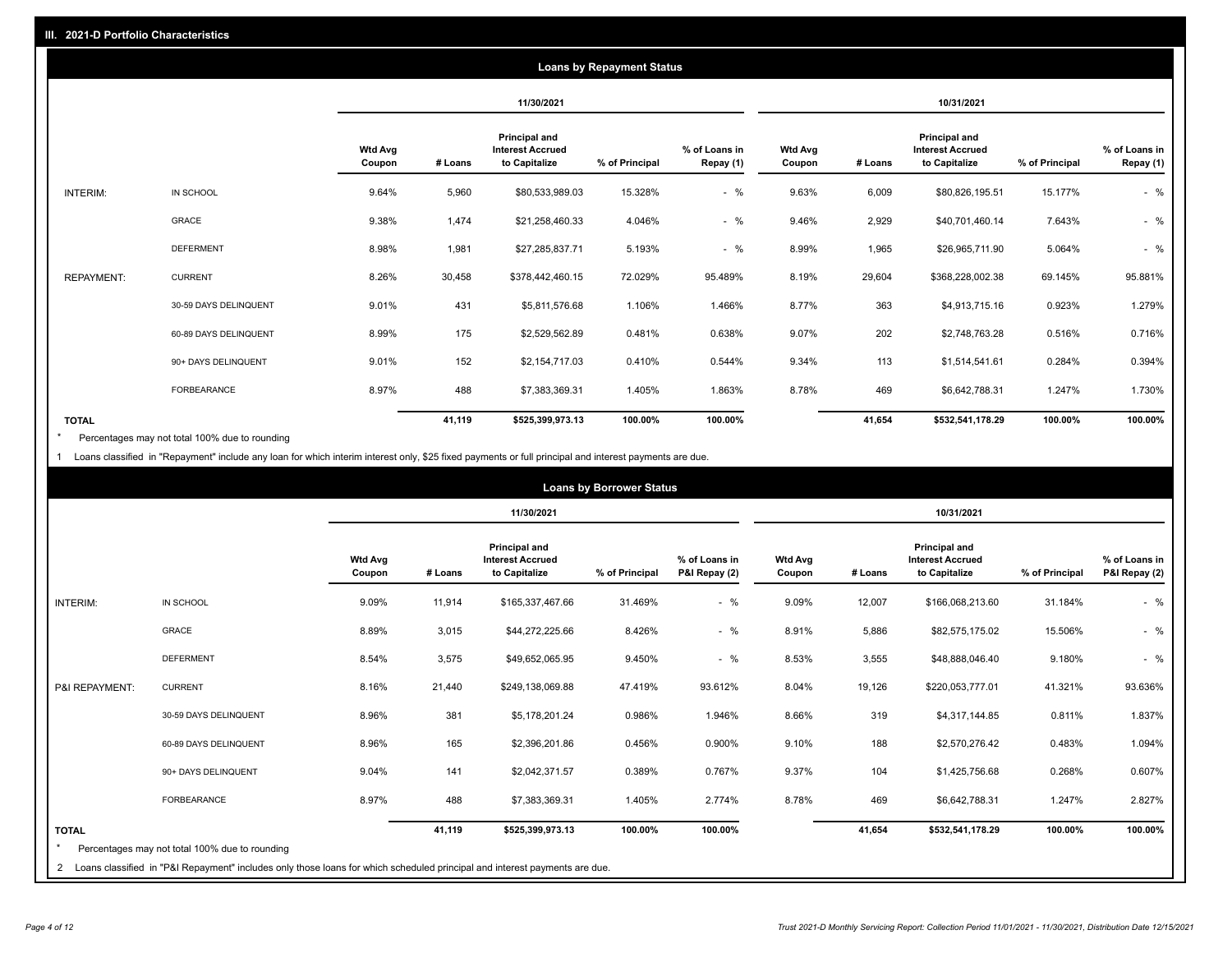|                                                                                        | 11/30/2021       | 10/31/2021       |  |
|----------------------------------------------------------------------------------------|------------------|------------------|--|
| Pool Balance                                                                           | \$525,399,973.13 | \$532,541,178.29 |  |
| Total # Loans                                                                          | 41,119           | 41,654           |  |
| Total # Borrowers                                                                      | 39,932           | 40,451           |  |
| Weighted Average Coupon                                                                | 8.58%            | 8.57%            |  |
| Weighted Average Remaining Term                                                        | 140.72           | 141.20           |  |
| Percent of Pool - Cosigned                                                             | 92.0%            | 92.0%            |  |
| Percent of Pool - Non Cosigned                                                         | 8.0%             | 8.0%             |  |
| Borrower Interest Accrued for Period                                                   | \$3,445,345.31   | \$3,589,979.48   |  |
| Outstanding Borrower Interest Accrued                                                  | \$35,556,137.46  | \$40,005,978.93  |  |
| Gross Principal Realized Loss - Periodic *                                             | \$427,643.43     | \$434,737.04     |  |
| Gross Principal Realized Loss - Cumulative *                                           | \$1,047,937.26   | \$620,293.83     |  |
| Recoveries on Realized Losses - Periodic                                               | \$9,006.25       | \$1,387.19       |  |
| Recoveries on Realized Losses - Cumulative                                             | \$15,569.36      | \$6,563.11       |  |
| Net Losses - Periodic                                                                  | \$418,637.18     | \$433,349.85     |  |
| Net Losses - Cumulative                                                                | \$1,032,367.90   | \$613,730.72     |  |
| Non-Cash Principal Activity - Capitalized Interest                                     | \$5,521,437.51   | \$2,148,769.61   |  |
| Since Issued Total Constant Prepayment Rate (CPR) (1)                                  | 14.28%           | 14.36%           |  |
| <b>Loan Substitutions</b>                                                              | \$0.00           | \$0.00           |  |
| <b>Cumulative Loan Substitutions</b>                                                   | \$0.00           | \$0.00           |  |
| <b>Unpaid Servicing Fees</b>                                                           | \$0.00           | \$0.00           |  |
| <b>Unpaid Administration Fees</b>                                                      | \$0.00           | \$0.00           |  |
| <b>Unpaid Carryover Servicing Fees</b>                                                 | \$0.00           | \$0.00           |  |
| Note Interest Shortfall                                                                | \$0.00           | \$0.00           |  |
| Loans in Modification                                                                  | \$15,384,191.16  | \$16,003,667.39  |  |
| % of Loans in Modification as a % of Loans in Repayment (P&I)                          | 5.95%            | 7.01%            |  |
| % Annualized Gross Principal Realized Loss - Periodic as a %                           |                  |                  |  |
| of Loans in Repayment (P&I) * 12                                                       | 1.98%            | 2.28%            |  |
| % Gross Principal Realized Loss - Cumulative as a % of<br><b>Original Pool Balance</b> | 0.19%            | 0.11%            |  |

\* In accordance with the Servicer's current policies and procedures, after September 1, 2017 loans subject to bankruptcy claims generally will not be reported as a charged- off unless and until they are delinquent for 120

(1) For additional information, see 'Since Issued CPR Methodology' found in section VIII of this report .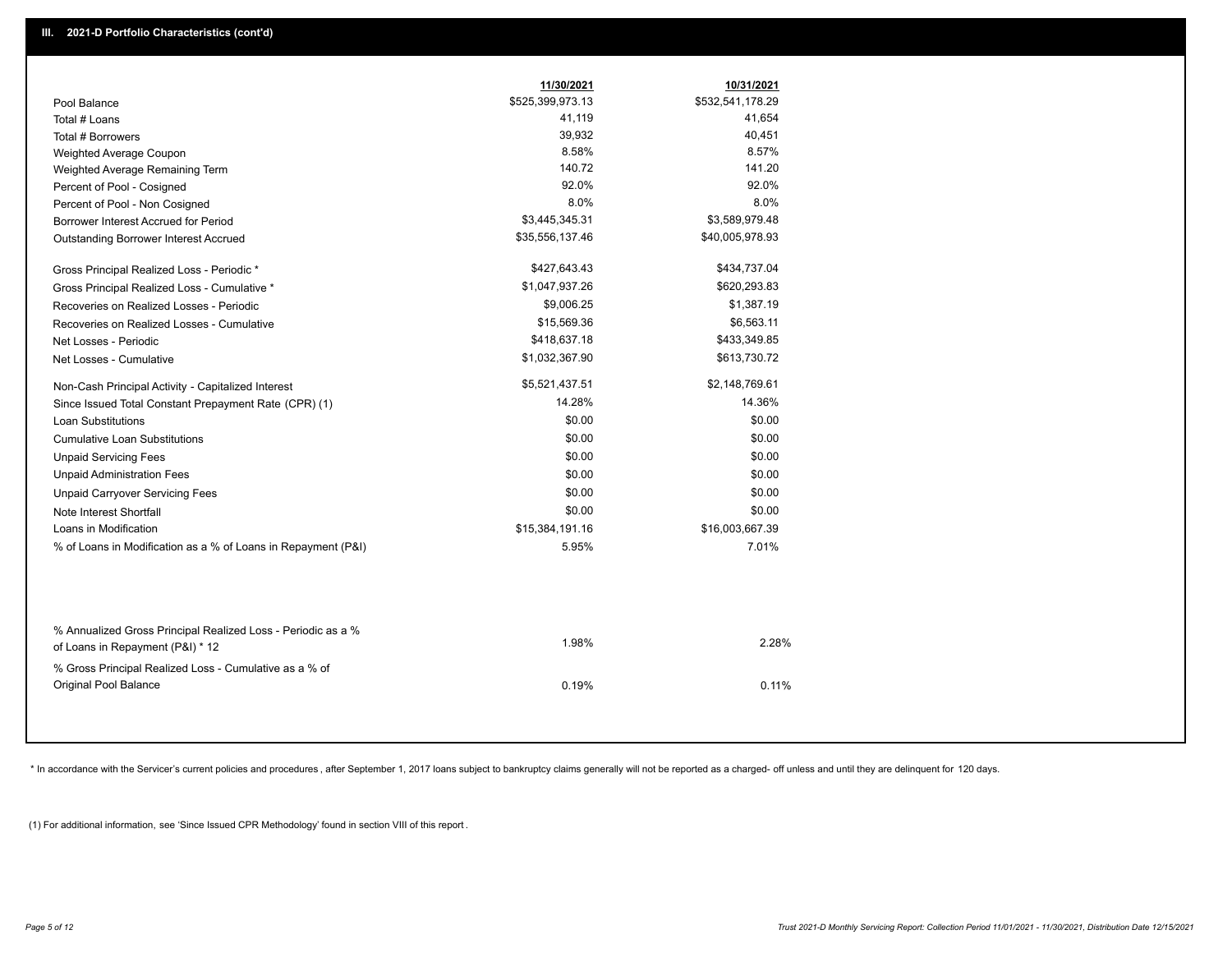## **Loan Program**

A

|                                    | Weighted<br>Average | # LOANS | <b>\$ AMOUNT</b> | $%$ *    |
|------------------------------------|---------------------|---------|------------------|----------|
| - Smart Option Interest-Only Loans | 7.35%               | 10,128  | \$102,595,987.27 | 19.527%  |
| - Smart Option Fixed Pay Loans     | 8.59%               | 10,262  | \$162,260,661.54 | 30.883%  |
| - Smart Option Deferred Loans      | 9.05%               | 20.729  | \$260,543,324.32 | 49.590%  |
| - Other Loan Programs              | $0.00\%$            | 0       | \$0.00           | 0.000%   |
| <b>Total</b>                       | 8.58%               | 41,119  | \$525,399,973.13 | 100.000% |

\* Percentages may not total 100% due to rounding

B

C

**Index Type**

|                       | Weighted<br>Average | # LOANS | <b>\$ AMOUNT</b> | $%$ *     |
|-----------------------|---------------------|---------|------------------|-----------|
| - Fixed Rate Loans    | 9.48%               | 19,432  | \$262,091,631.74 | 49.884%   |
| - LIBOR Indexed Loans | 7.68%               | 21,687  | \$263,308,341.39 | 50.116%   |
| - Other Index Rates   | $0.00\%$            |         | \$0.00           | $0.000\%$ |
| Total                 | $8.58\%$            | 41,119  | \$525,399,973.13 | 100.000%  |

\* Percentages may not total 100% due to rounding

## **Weighted Average Recent FICO**

| (2)<br>Wtd Avg Recent FICO Band | # LOANS        | <b>\$ AMOUNT</b> | $%$ *     |
|---------------------------------|----------------|------------------|-----------|
| $0 - 639$                       | 1,960          | \$23,394,994.31  | 4.453%    |
| 640 - 669                       | 2,304          | \$28,097,858.55  | 5.348%    |
| 670 - 699                       | 4,669          | \$58,747,185.64  | 11.181%   |
| 700 - 739                       | 9,638          | \$125,147,216.53 | 23.819%   |
| $740 +$                         | 22,546         | \$289,994,049.96 | 55.195%   |
| $N/A$ <sub>(1)</sub>            | $\overline{2}$ | \$18,668.14      | $0.004\%$ |
| <b>Total</b>                    | 41,119         | \$525,399,973.13 | 100.000%  |
|                                 |                |                  |           |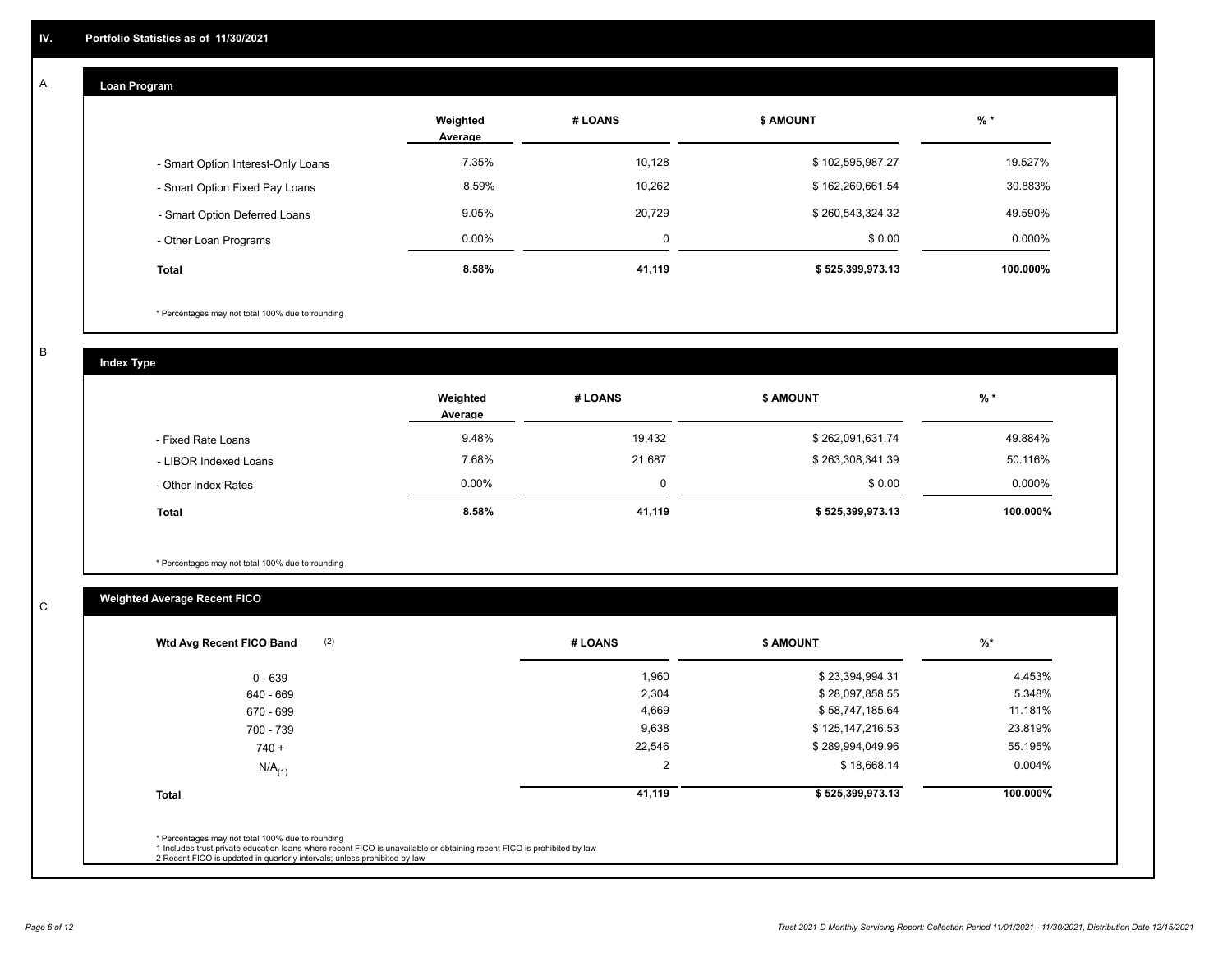| V. |       | 2021-D Reserve Account and Principal Distribution Calculations                       |                  |  |
|----|-------|--------------------------------------------------------------------------------------|------------------|--|
| А. |       | <b>Reserve Account</b>                                                               |                  |  |
|    |       | Specified Reserve Account Balance                                                    | \$1,400,408.00   |  |
|    |       | <b>Actual Reserve Account Balance</b>                                                | \$1,400,408.00   |  |
| В. |       | <b>Principal Distribution Amount</b>                                                 |                  |  |
|    | i.    | <b>Class A Notes Outstanding</b>                                                     | \$452,075,496.51 |  |
|    | ii.   | Pool Balance                                                                         | \$525,399,973.13 |  |
|    | iii.  | First Priority Principal Distribution Amount (i - ii)                                | \$0.00           |  |
|    | iv.   | Class A and B Notes Outstanding                                                      | \$492,075,496.51 |  |
|    | ν.    | First Priority Principal Distribution Amount                                         | \$0.00           |  |
|    | vi.   | Pool Balance                                                                         | \$525,399,973.13 |  |
|    | vii.  | Specified Overcollateralization Amount                                               | \$105,079,994.63 |  |
|    | viii. | Regular Principal Distribution Amount (if (iv > 0, (iv - v) - (vi - vii))            | \$71,755,518.01  |  |
|    | ix.   | Pool Balance                                                                         | \$525,399,973.13 |  |
|    | х.    | 10% of Initial Pool Balance                                                          | \$54,934,881.54  |  |
|    | xi.   | First Priority Principal Distribution Amount                                         | \$0.00           |  |
|    | xii.  | Regular Principal Distribution Amount                                                | \$71,755,518.01  |  |
|    | xiii. | Available Funds (after payment of waterfall items A through I)                       | \$0.00           |  |
|    |       | xiv. Additional Principal Distribution Amount (if(vi <= x,min(xiii, vi - xi - xii))) | \$0.00           |  |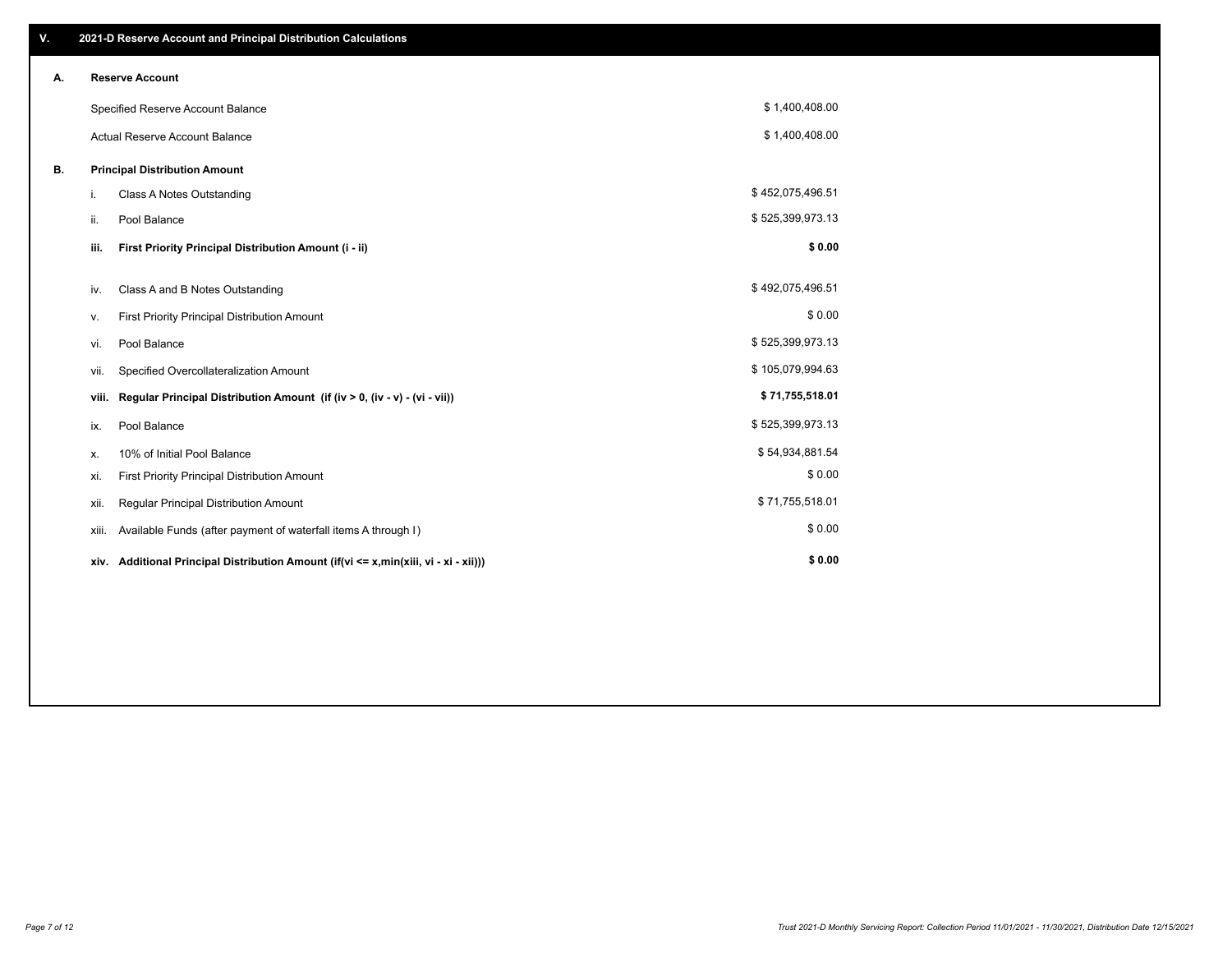|    |                                                         | Paid           | <b>Funds Balance</b> |
|----|---------------------------------------------------------|----------------|----------------------|
|    | <b>Total Available Funds</b>                            |                | \$10,136,283.51      |
| A  | <b>Trustee Fees</b>                                     | \$0.00         | \$10,136,283.51      |
| B  | <b>Servicing Fees</b>                                   | \$330,592.35   | \$9,805,691.16       |
| C  | i. Administration Fees                                  | \$8,333.00     | \$9,797,358.16       |
|    | ii. Unreimbursed Administrator Advances plus any Unpaid | \$0.00         | \$9,797,358.16       |
| D  | Class A Noteholders Interest Distribution Amount        | \$451,960.43   | \$9,345,397.73       |
| E. | <b>First Priority Principal Payment</b>                 | \$0.00         | \$9,345,397.73       |
| F. | Class B Noteholders Interest Distribution Amount        | \$77,000.00    | \$9,268,397.73       |
| G  | <b>Reinstatement Reserve Account</b>                    | \$0.00         | \$9,268,397.73       |
| H  | <b>Regular Principal Distribution</b>                   | \$9,268,397.73 | \$0.00               |
|    | <b>Carryover Servicing Fees</b>                         | \$0.00         | \$0.00               |
| J  | Additional Principal Distribution Amount                | \$0.00         | \$0.00               |
| K  | Unpaid Expenses of Trustee                              | \$0.00         | \$0.00               |
|    | Unpaid Expenses of Administrator                        | \$0.00         | \$0.00               |
| М  | Remaining Funds to the Residual Certificateholders      | \$0.00         | \$0.00               |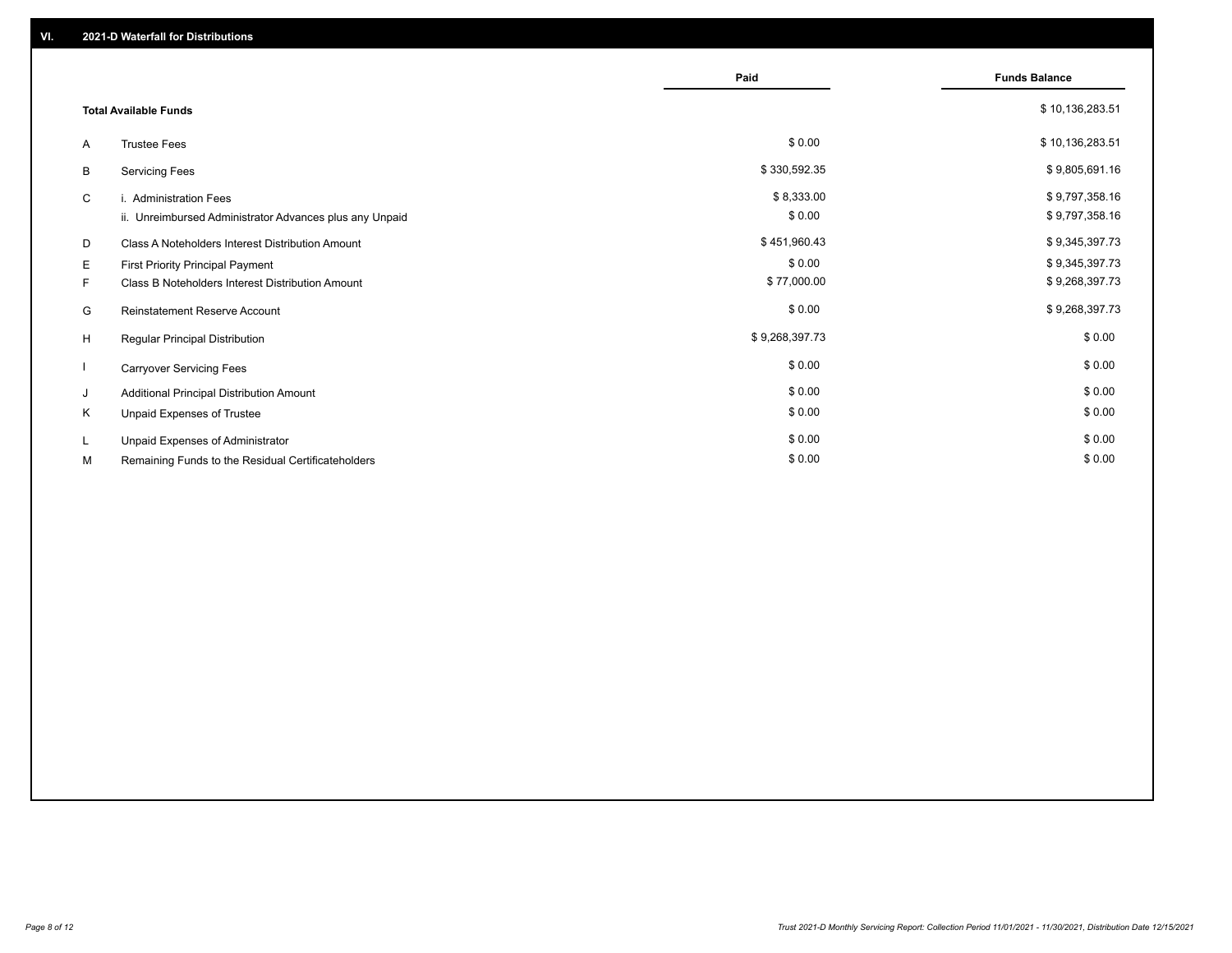| <b>Distribution Amounts</b>                                |                         |                         |                         |
|------------------------------------------------------------|-------------------------|-------------------------|-------------------------|
|                                                            | A <sub>1</sub> A        | A <sub>1</sub> B        | В                       |
| Cusip/Isin                                                 | 78449MAA4               | 78449MAB2               | 78449MAC0               |
| <b>Beginning Balance</b>                                   | \$354,605,420.26        | \$97,470,076.25         | \$40,000,000.00         |
| Index                                                      | <b>FIXED</b>            | <b>LIBOR</b>            | <b>FIXED</b>            |
| Spread/Fixed Rate                                          | 1.34%                   | 0.60%                   | 2.31%                   |
| Record Date (Days Prior to Distribution)                   | 1 NEW YORK BUSINESS DAY | 1 NEW YORK BUSINESS DAY | 1 NEW YORK BUSINESS DAY |
| <b>Accrual Period Begin</b>                                | 11/15/2021              | 11/15/2021              | 11/15/2021              |
| <b>Accrual Period End</b>                                  | 12/15/2021              | 12/15/2021              | 12/15/2021              |
| <b>Daycount Fraction</b>                                   | 0.08333333              | 0.08333333              | 0.08333333              |
| Interest Rate*                                             | 1.34000%                | 0.68925%                | 2.31000%                |
| <b>Accrued Interest Factor</b>                             | 0.001116667             | 0.000574375             | 0.001925000             |
| <b>Current Interest Due</b>                                | \$395,976.05            | \$55,984.38             | \$77,000.00             |
| Interest Shortfall from Prior Period Plus Accrued Interest | $\mathcal{S}$ -         | $\mathcal{S}$ -         | $$ -$                   |
| <b>Total Interest Due</b>                                  | \$395,976.05            | \$55,984.38             | \$77,000.00             |
| <b>Interest Paid</b>                                       | \$395,976.05            | \$55,984.38             | \$77,000.00             |
| <b>Interest Shortfall</b>                                  | $\mathsf{\$}$ -         | $\mathbb{S}$ -          | $$ -$                   |
| <b>Principal Paid</b>                                      | \$7,270,077.89          | \$1,998,319.84          | $$ -$                   |
| <b>Ending Principal Balance</b>                            | \$347,335,342.37        | \$95,471,756.41         | \$40,000,000.00         |
| Paydown Factor                                             | 0.019031618             | 0.019031618             | 0.000000000             |
| <b>Ending Balance Factor</b>                               | 0.909254823             | 0.909254823             | 1.000000000             |

\* Pay rates for Current Distribution. For the interest rates applicable to the next distribution date, please see https://www.salliemae.com/about/investors/data/SMBabrate.txt.

**VII. 2021-D Distributions**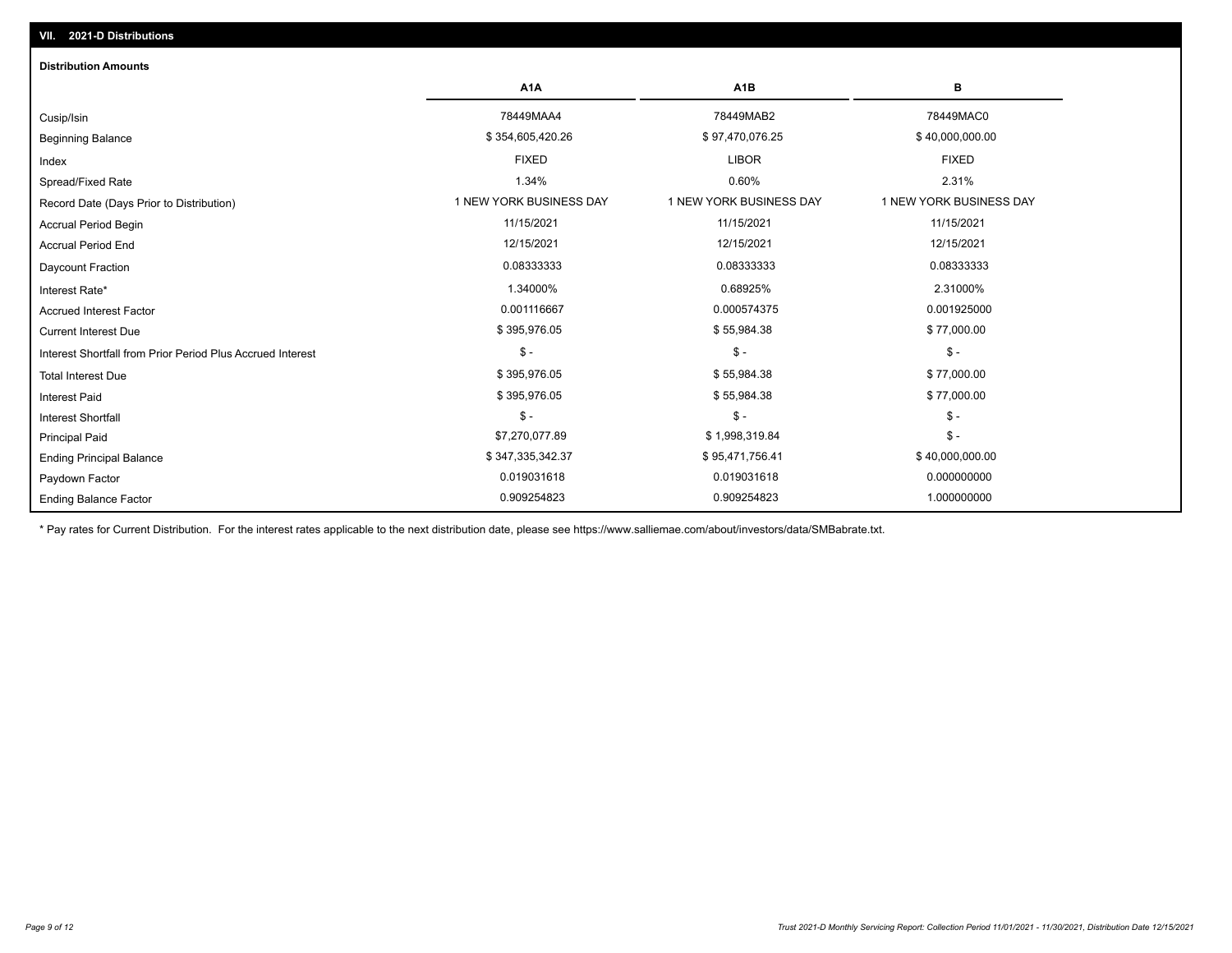### **Since Issued Total CPR**

$$
\text{total CPR} = 1 - \left(\frac{APB}{PPB}\right)^{\left(\frac{12}{MSC}\right)}
$$

APB = Actual period-end Pool Balance PPB = Projected period-end Pool Balance assuming no prepayments and no defaults Pool Balance = Sum(Principal Balance + Interest Accrued to Capitalize Balance) MSC = Months Since Cut-Off

I J Ι

### **Since-Issued Total Constant Prepayment Rate (CPR)**

Since-Issued Total CPR measures prepayments, both voluntary and involuntary, for a trust student loan pool over the life of a transaction. For each trust distribution, the actual month-end pool balance is compared against a month-end pool balance originally projected at issuance assuming no prepayments and defaults. For purposes of Since- Issued Total CPR calculations, projected period end pool balance assumes in-school status loans have up to a six month grace period before moving to repayment, grace status loans remain in grace status until their status end date and then to move to full principal and interest repayment, loans subject to interim interest or fixed payments during their in-school and grace period continue paying interim interest or fixed payments until full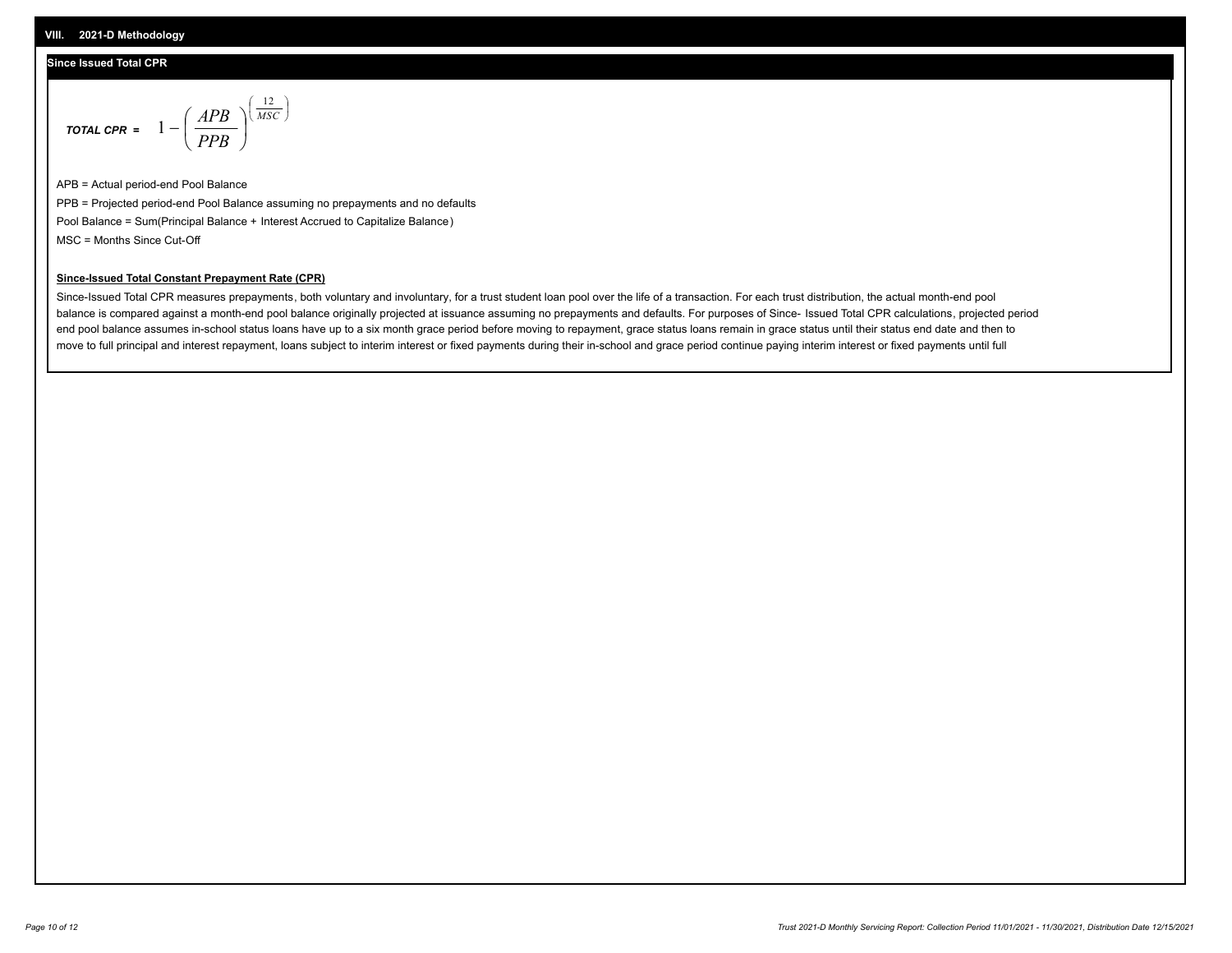## **EU RISK RETENTION**

As of the date of this report, Sallie Mae Bank confirms that (i) it retains, through its ownership of the Depositor (its wholly-owned subsidiary), a material net economic interest of not less than 5% of the aggregate principal balance of the Trust Student Loans in accordance with the EU Retention Rules ; (ii) the retained interest is held via ownership of the R Certificate; and (iii) the retained interest is not subject to any credit risk mitigation, any short position or any other credit risk hedge and has not been sold except as permitted by the EU Retention Rules.